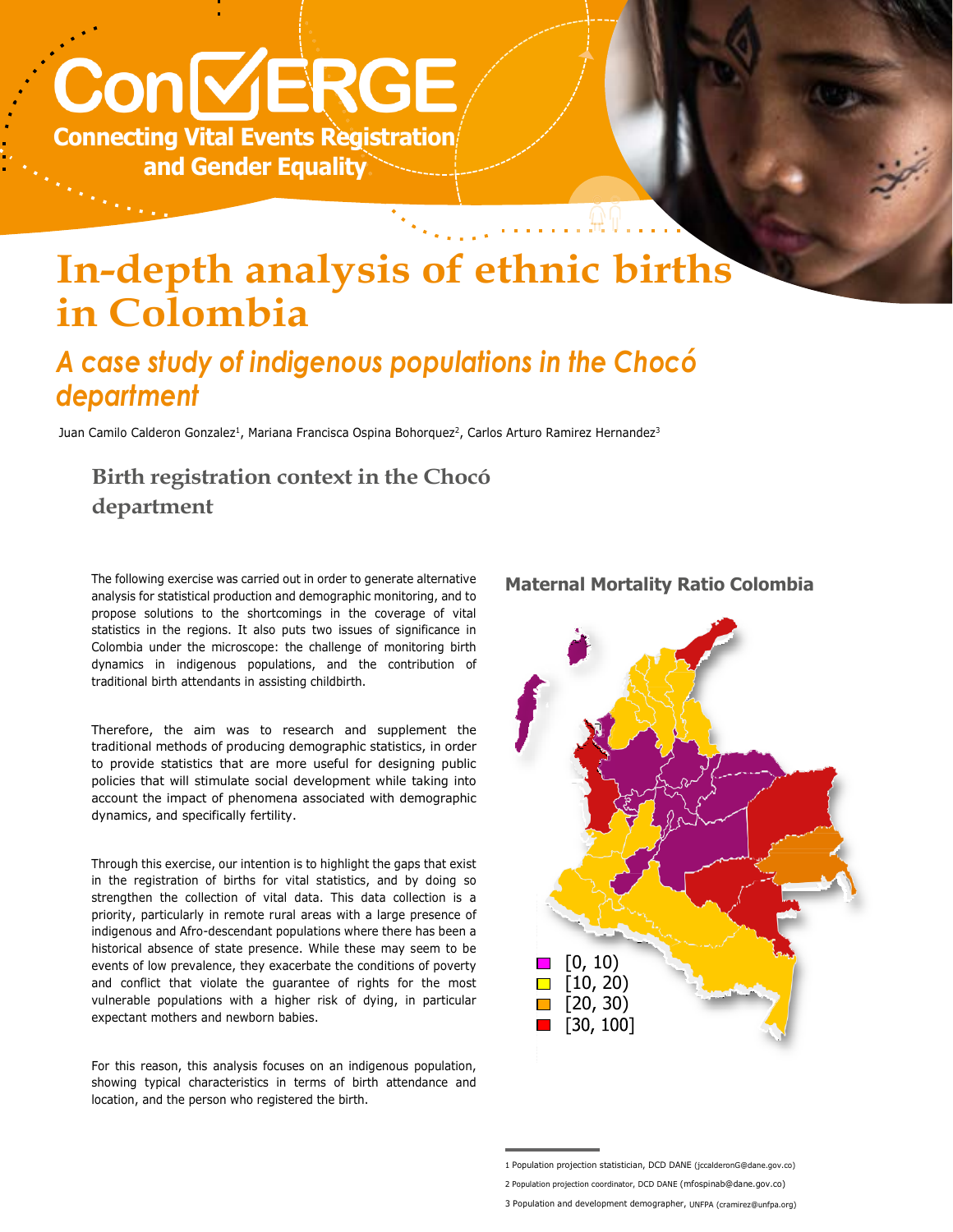#### **Historical birth rate trends in the Chocó department Historical birth location trends in the Chocó department**

**Total births in the Chocó department**

**Source:** DANE - 2005 and 2018 censuses and vital statistics 2005-2019.

When the historical number of live births recorded in vital statistics for the Chocó department is compared with the data from the last two national censuses in Colombia (population below one year of age)5, an improvement in registration is shown. In 2005, birth registrations were 66% lower than the population identified in the census, whereas in 2018 this figure changed to 16%. The above can be interpreted as an improvement in the registration of births in Chocó.

What is this improvement in birth registration due to?

**Number of live births by birth location in the Chocó department**

Next, when births are analyzed according to the place where they took place, there is evidence of a rise in the proportion of births attended in homes, which is directly related to births assisted by traditional birth attendants.

- To illustrate this, between 2015 and 2017 an average of 94% of births took place in healthcare institutions, compared to 5% in homes.
- However, in 2018 and 2019 this average changed to 73% for healthcare institutions and 26% for homes.



**Source:** Vital statistics.

 **Vital statistics Censuses**<sup>4</sup>

## **Historical trends of people attending births in the Chocó department**

#### **Historical trends of people certifying births in the Chocó department**

**Number of live births in the Chocó department broken down by the professional who certified the birth**

**Number of live births broken down by the person who attended the birth in the Chocó department**

> When births in the Chocó are analyzed according to the person who attended the birth, it is evident that a growing proportion of births are assisted by traditional

- On average, between 2015 and 2017, 93% of births were attended by doctors, and 5% by traditional birth
- Nevertheless, in 2018 and 2019 this percentage changed to 73% for doctors and 15% for traditional

Analyzing births according to the person who certified them shows civil registry officials and nurses occupying a growing share. This is directly related to births assisted by traditional birth attendants; despite traditional birth attendants being legally able to certify births, misinformation exists among officials from regional civil registration bodies.









- To demonstrate this, between 2015 and 2017, an average of 95% of births were certified by doctors, and 5% by registry officials.
- In comparison, in 2018 and 2019 this average changed to 74% of births certified by doctors, 16% by registry officials and 9% by nurses.
- **These findings were shared with traditional birth attendants and regional DANE officials, and a flaw in the way children are registered into the system was identified. The traditional birth attendants themselves reported that the growing number of births certified by nurses was associated with one-off payments made to nurses by mothers who gave birth with the support of traditional birth attendants. This is due to regional civil registry officials not accepting delivery certificates generated by traditional birth attendants, even when it is legally**
- **As a result of this finding, and as part of the Partera Vital projects,** regional civil registry institutions and bodies belonging to the National Administrative Department of Statistics (DANE) were strengthened to avoid the flaw detected in the system. It can't be the case that payment is required to obtain a birth certificate for newborns, and that on top of that the work done by traditional birth attendants during childbirth is disparaged and discredited.



**Source:** Vital statistics.

5 It should be noted that, although this figure contains bias related to child mortality and migration, it is a proxy with underreporting that allows for monitoring of birth registrations.

<sup>4</sup> Registered population under the age of one, i.e., live births who survived up to the census-taking period.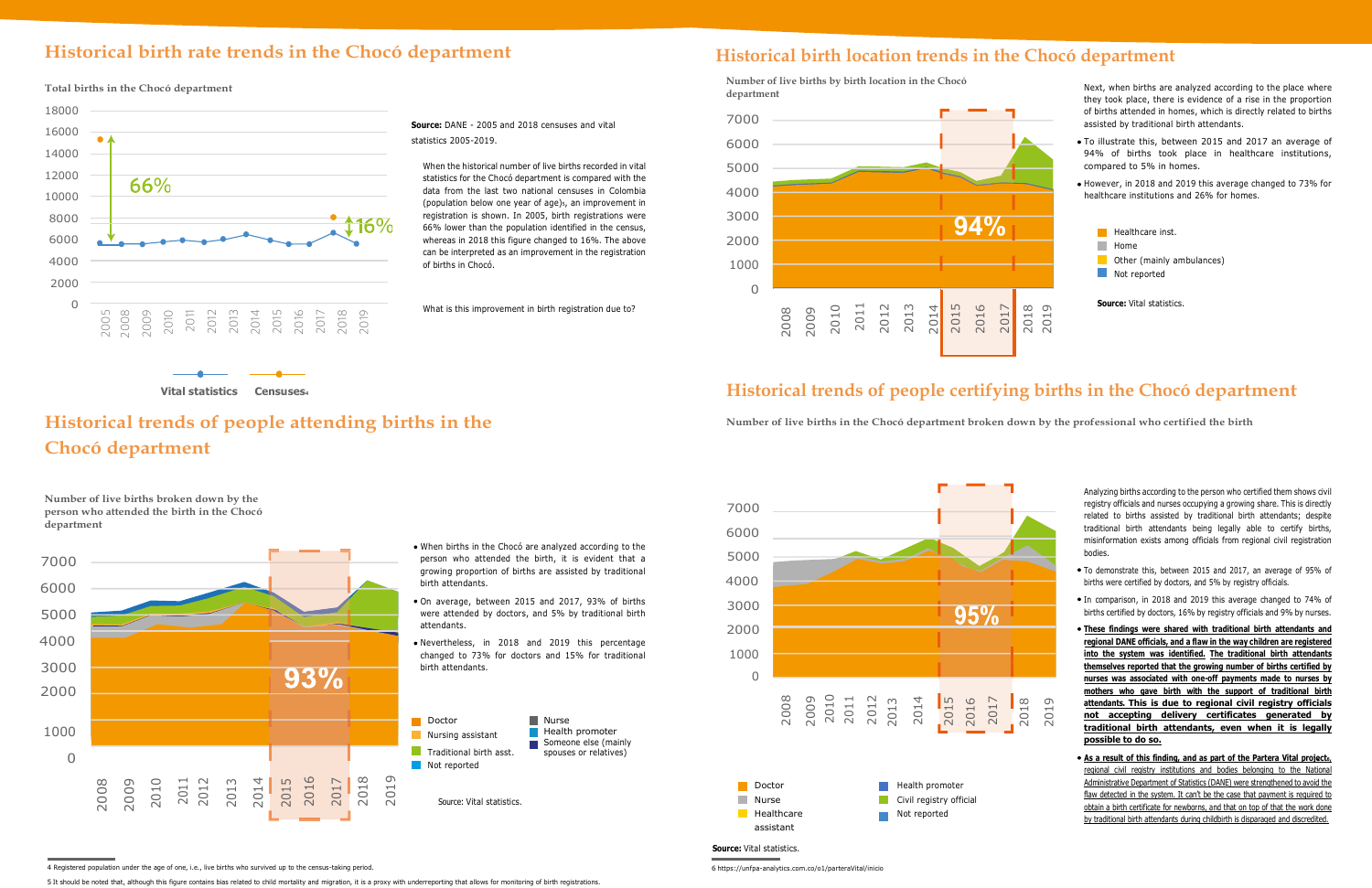## **Historical indigenous birth rate trends in the Chocó department**

**Total indigenous births in the Chocó department**

## **Historical indigenous birth location trends in the Chocó department**

**Number of live indigenous births by birth location**

Source: DANE, 2005 and 2018 censuses and vital statistics.

**1.** The ethnicity variable has been included from 2008 onwards, which for this reason will be our first year of analysis for the vital statistics.

**2.** When the census data corresponding to the number of infants under the age of one in 2005 is compared with the number of live births according to the vital statistics for 2008, the latter is 84% lower.



**3.** In contrast, an improvement in the registration of vital statistics was found for 2018, whereby the total number of live births recorded in the vital statistics was actually above the number of infants below the age of one identified in the census.

**What is the reason for this significant improvement from 2018 onwards (which also shows continuity in 2019 according to indigenous birth registrations)?**

## **Historical trends of people attending indigenous births in the Chocó department**

Number of live indigenous births broken down by the person who attended the birth in the Chocó department Historical trends of people certifying indigenous births in the



**Chocó department**

- When births in Chocó are analyzed according to the person who attended the birth, there is evidence that a growing proportion of births are assisted by traditional birth attendants.
- To illustrate this, an average of 52% of births between 2015 and 2017 were attended by doctors and 40% by traditional birth attendants.
- In comparison, in 2018 and 2019 this figure changed to 17% by doctors and 79% by traditional birth attendants.

**Number of live indigenous births broken down by birth location in the Chocó department** 





**Source:** DANE - vital statistics



Health promoter Civil registry official